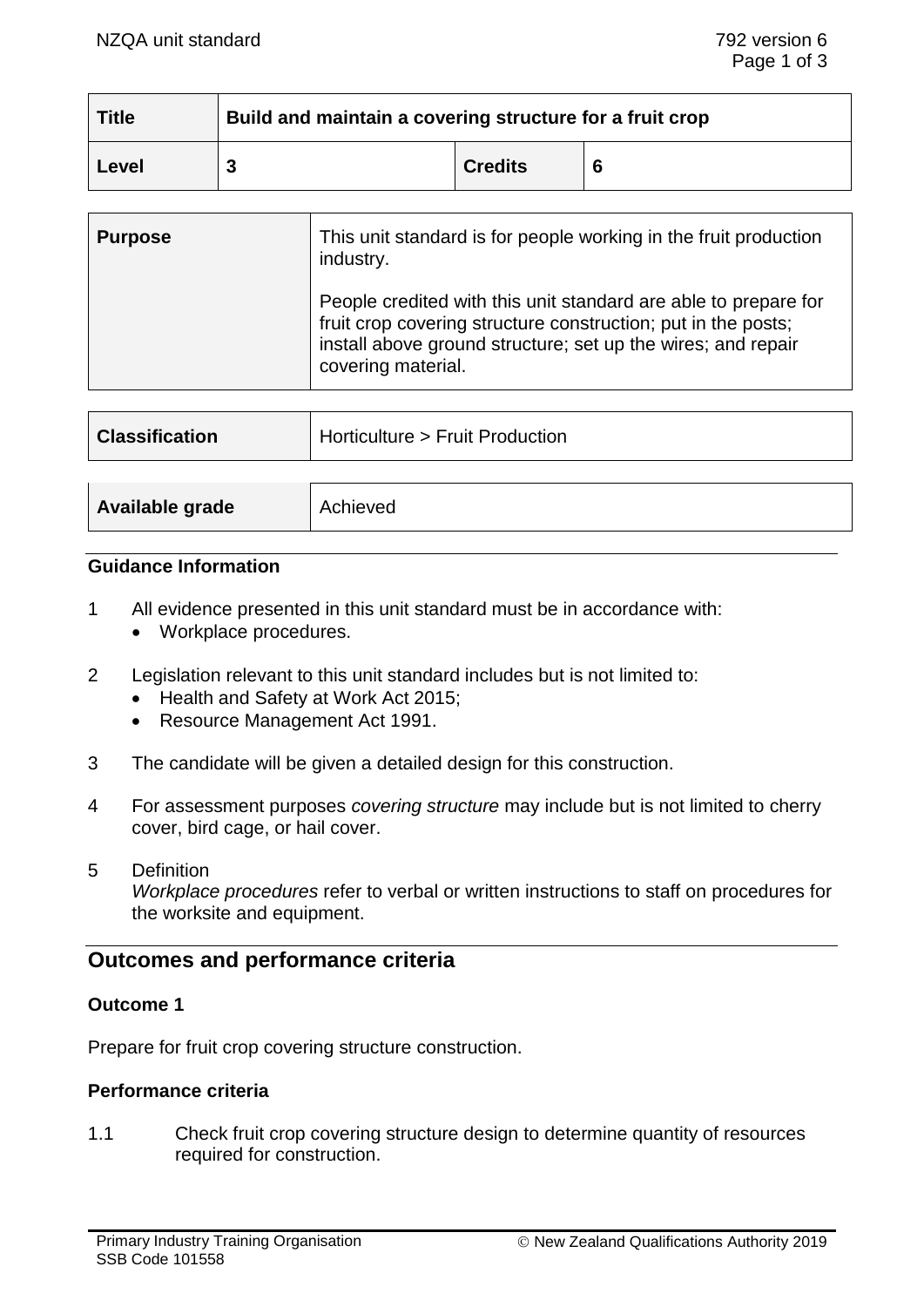1.2 Select materials, tools, and equipment needed and appropriate to the task being undertaken.

# **Outcome 2**

Put in the posts.

# **Performance criteria**

- 2.1 Carry out construction activities safely.
- 2.2 Measure block and mark post sites according to crop type and support structure.
- 2.3 Dig holes and install posts in accordance with design specifications.

Range may include but is not limited to hand dug holes, machine dug holes, post driver, post injector.

- 2.4 Install end assemblies in accordance with design specifications.
- 2.5 Clean and maintain tools, equipment, and machinery.

# **Outcome 3**

Install above ground structure.

## **Performance criteria**

- 3.1 Carry out construction activities safely.
- 3.2 Select durable material according to design specifications and the particular use and structure.
- 3.3 Install above ground covering structure in accordance with design specifications.
- 3.4 Clean and maintain tools, equipment, and machinery.

## **Outcome 4**

Set up the wires.

# **Performance criteria**

- 4.1 Run out and fix wires in accordance with design specifications.
- 4.2 Tension wires.